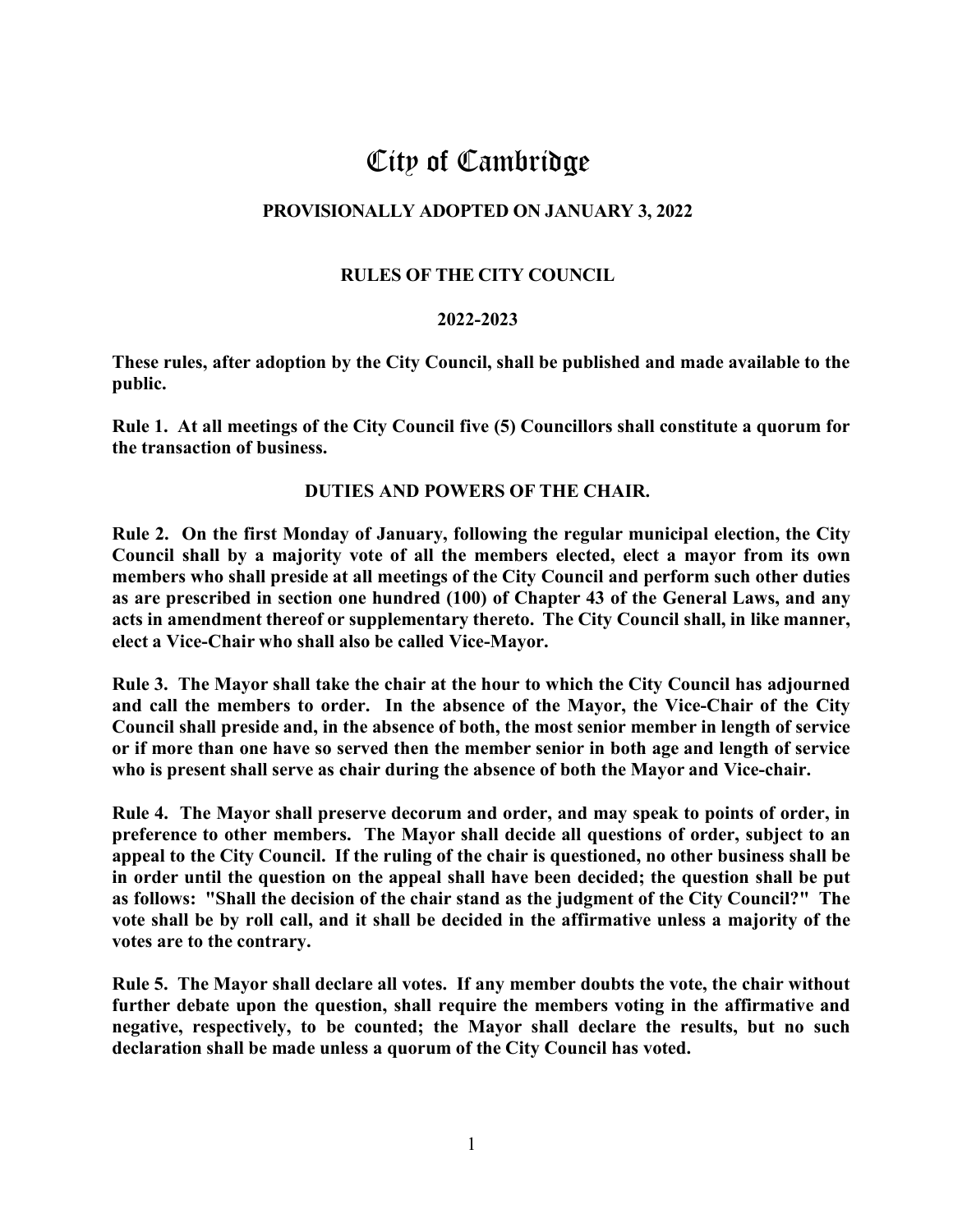**Rule 6. All final votes of the City Council on questions involving the expenditure of fifty dollars or more, or upon the request of any member, any vote of the City Council shall be by yeas and nays and shall be entered on the records.**

**Rule 7. All petitions, memorials, communications or any matter before the City Council may be referred as follows:**

- **1. To a standing committee of the City Council.**
- **2. To a consent agenda.**
- **3. To a special committee of the City Council.**
- **4. To the City Manager.**

**5. To any department or department head or any person, group or organization to whom referral is permitted, authorized or allowed under the provisions of the Plan E Charter and under applicable provisions of the Massachusetts General Laws.**

**Any member offering a motion, order or resolution which is referred to a committee shall be given a hearing on the same by the committee before a report is made thereon, provided he or she so requests at the time of the communication, or before final action by the committee.**

**Rule 8. The chair shall put all questions in the order in which they are moved, unless the subsequent motion be previous in its nature, except that in naming sums and fixing times, the largest sum and the longest time shall be first put. After a motion has been put by the chair, it shall not be withdrawn except by unanimous consent.**

**Rule 9. When a question is under debate the chair shall receive no motion, but**

**To Adjourn. To Lay on the Table. To Postpone to a certain day. For the Previous Question. To Refer. To Amend. To Postpone indefinitely.**

**These motions shall have precedence in the above order. A motion to adjourn shall be in order at any time except upon immediate repetition. A motion to adjourn, to lay on the table, to take from the table, or for the previous question shall be decided without debate.**

**Rule 10. The previous question shall be put in the following form: "Shall the main question be put?" and all further amendments or debates of the main question shall be suspended until the previous question is decided.**

**Rule 11. When two or more members ask to be recognized at once, the chair shall name the member who is entitled to the floor.**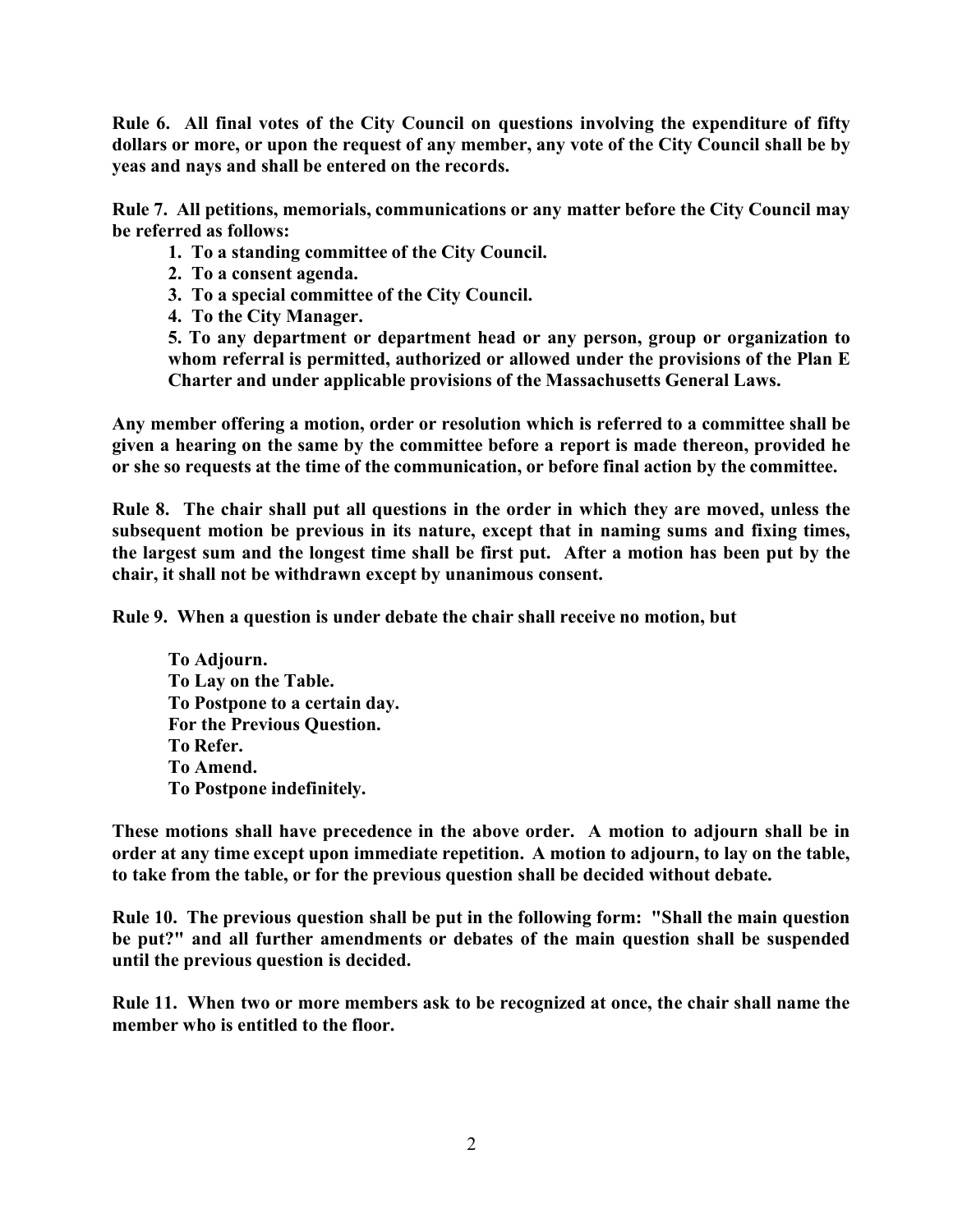#### **RIGHTS AND DUTIES OF MEMBERS**

**Rule 12. Every member, when about to speak shall respectfully address the chair, and wait to be recognized. The member shall confine his or her remarks to the question under debate and avoid personalities.**

**Rule 13. No member speaking shall be interrupted by another except to make a point of order, request an explanation, or request a point of personal privilege.**

**Rule 14. No member shall vote on any question, or serve on any committee, where his or her private interest is immediately concerned distinct from that of the public. The City Council shall by ordinance establish and implement a code of ethics for its members and for all city employees.**

**Rule 15. When a question is put, every member present shall vote unless the City Council for special reasons excuses him or her. A vote of "Present" shall be accepted by the chair and so recorded. Application to be excused from voting must be made before the vote of the City Council has been decided. Such application shall be accompanied by a brief statement of the reasons and shall be decided without debate.**

**Rule 16. A question having been taken, it shall not be in order for any member to move a reconsideration thereof at the same meeting. A motion to reconsider may be made at the next meeting, provided written notice of such motion has been filed with the City Clerk within thirty-six hours of the day of the vote, Saturdays, Sundays and legal holidays to be**  excluded in the computation of the thirty-six hours. No more than one motion for **reconsideration of any vote shall be entertained. Any councillor among those whose votes prevailed may move reconsideration; if reconsideration is not moved prior to the adjournment of the next regular or special meeting called for that particular purpose, the action taken by the City Council stands.**

## **SPECIAL EVENTS PRESENTATIONS AND REGULAR MEETINGS**

**Rule 17. Special Events Presentations.**

**Before any regular meetings there may be a** *SPECIAL EVENTS PRESENTATION.*  **At this time special events will be presented and may be broadcast on cable television. Special Events Presentations will be scheduled through the Mayor's Office. The Special Events Presentations will conclude at 5:30 p.m. No quorum of the City Council is required.**

**Rule 18. Regular Meetings.**

**All regular meetings of the City Council shall be held in the Sullivan Chamber, City Hall, or, if agreed to by a majority of the City Council, at any other suitable public building within the City of Cambridge, at 5:30 p.m. on Monday of each week, from the first Monday in January to and including the last Monday in June, and from the second Monday in September to and including the last Monday in December.**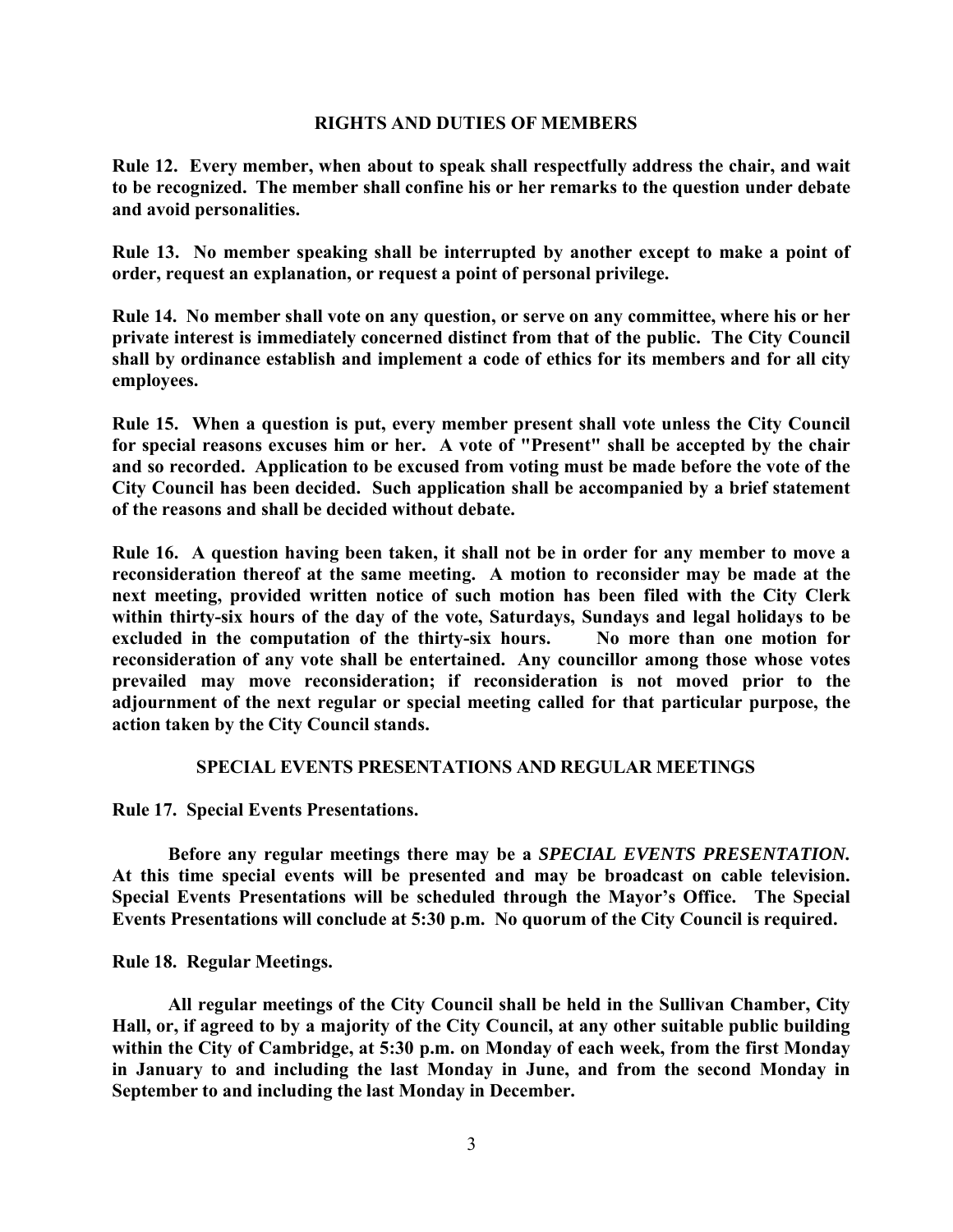**When a meeting day falls on a holiday, the succeeding Monday shall be the meeting. The City Council may at any meeting, by a majority vote, decide to discontinue any future meeting previously scheduled. All City Council meetings shall end no later than l2: 00 midnight.**

#### **SPECIAL MEETINGS**

**Rule 19. The Mayor, or the Vice-Chair of the City Council, or any four members thereof, may at any time call a special meeting by causing written notices, stating the time of holding such meeting and signed by the person calling the same, to be delivered in hand to each member of the City Council, or left at his or her usual dwelling place, or delivered electronically with at least forty-eight hours' notice (excluding Saturdays, Sundays and legal holidays) to all members and with notice provided to the public by posting same at least forty-eight hours (excluding Saturdays, Sundays and legal holidays) prior to each meeting. If necessary, the mayor may call one or more special meetings during July and August to conduct the council's business.**

#### **CALENDAR**

**Rule 20. Any ordinance, order or resolution may be passed through all its stages of legislation at one session, provided that no member of the City Council objects thereto; but if any member of the City Council objects, the measure shall be postponed for that meeting (the "Charter Right".) (Chapter 43, Section 22 of the General Laws.)**

**Any member may move the item, which has been subject to the Charter Right. If no action is taken at the next regular meeting by any member, then the item will be removed from the City Council Calendar.**

**Upon the objection of one Councillor, no action may be taken on any item not on the Calendar of the day and shall not be acted upon until the next regular meeting.**

**Rule 21. All matters of whatever description which require action by the City Council at its meeting shall be presented to the City Clerk by 3:00 p. m. on the Thursday preceding the regular meeting. During a week in which a legal holiday falls on a Friday, said matters shall be presented to the City Clerk by 3:00 p. m. on the Wednesday preceding the regular meeting. In the event of City Hall closure the City Clerk, after consultation with the City Manager, may change the deadline accordingly for when matters must be presented to the City Clerk for inclusion on the agenda. Communications submitted later will be held over for the next regular meeting, except that where the City Manager believes that emergency or exigent circumstances require him or her to present to the City Council a matter which was not presented to the City Clerk by the 3:00 p.m. deadline, the City Manager may present such matters to the City Council at its meeting in writing as part of a Supplemental Agenda of the City Manager. The City Clerk shall include with the minutes of the meeting any Communications from the public that were received at the meeting during Public Comment.**

**Rule 22. The City Clerk shall prepare the minutes of the previous regular and/or special meetings and a calendar of all matters to come before the City Council at each meeting in**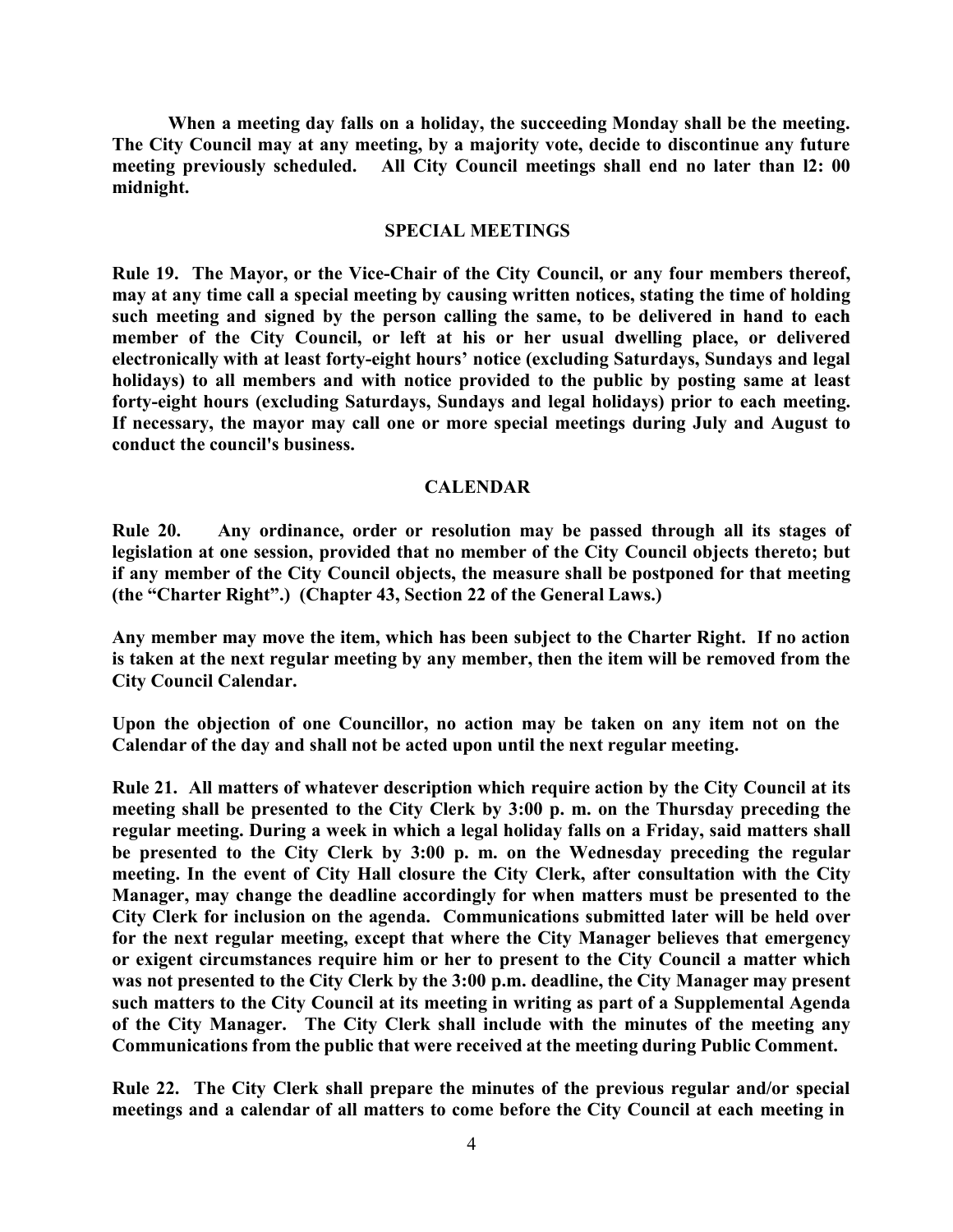**accordance with the established order of business and shall deliver electronically or to the residence of each City Councillor a copy of the same not later than twenty-four hours prior to said meeting. On all matters on which there has been a roll-call vote, the minutes shall reflect the votes of the individual members.**

**Rule 23. The City Clerk is authorized by these rules to order and publish notice of hearings on petitions presented to him or her regarding public hearings before the Council.**

## **ORDER OF BUSINESS**

- **Rule 24A. At every regular meeting of this City Council, except for roundtable/working meetings, the order of business shall be as follows:**
	- **1. Public Comment.**
	- **2. Reading of the record, if requested by the City Council.**
	- **3. Motions for Reconsideration.**
	- **4. Manager's Consent Agenda.**
	- **5. Communications from the City Manager (Manager's non-Consent Agenda)**
	- **6. Unfinished business from preceding meetings.** 
		- **a. Charter Rights**
		- **b. On the Table**
		- **c. Unfinished Business**
	- **7. Consent Applications for permits or petitions which require City Council approval or referral.**
		- **a. Non-Consent applications and petitions.**
	- **8. Consent communications (petitions, memorials and other communications from individuals, employees and others, which do not require action by the City Council).**
		- **a. Non-Consent communications.**
	- **9. Consent resolutions.**
		- **a. Non-Consent resolutions.**
	- **10. Consent policy orders and resolutions.**
		- **a. Non-Consent policy orders and resolutions.**
	- **11. Committee Reports.**
	- **12. Roundtable/working meeting minutes.**
	- **13. Communications and Reports from Other City Officers.**
	- **14. Announcements.**
	- **15. Adjournment.**

**Requests to the City Manager for information regarding matters that have previously been referred to him or her and for repair or replacement of items or attention to or implementation of matters which do not require City Council action shall not be placed on the agenda but shall be referred directly to the City Manager by the member making the request.**

**RULE 24B. At least six, but not limited to twelve meetings per year may be roundtable/working meetings; three of which will be with the School**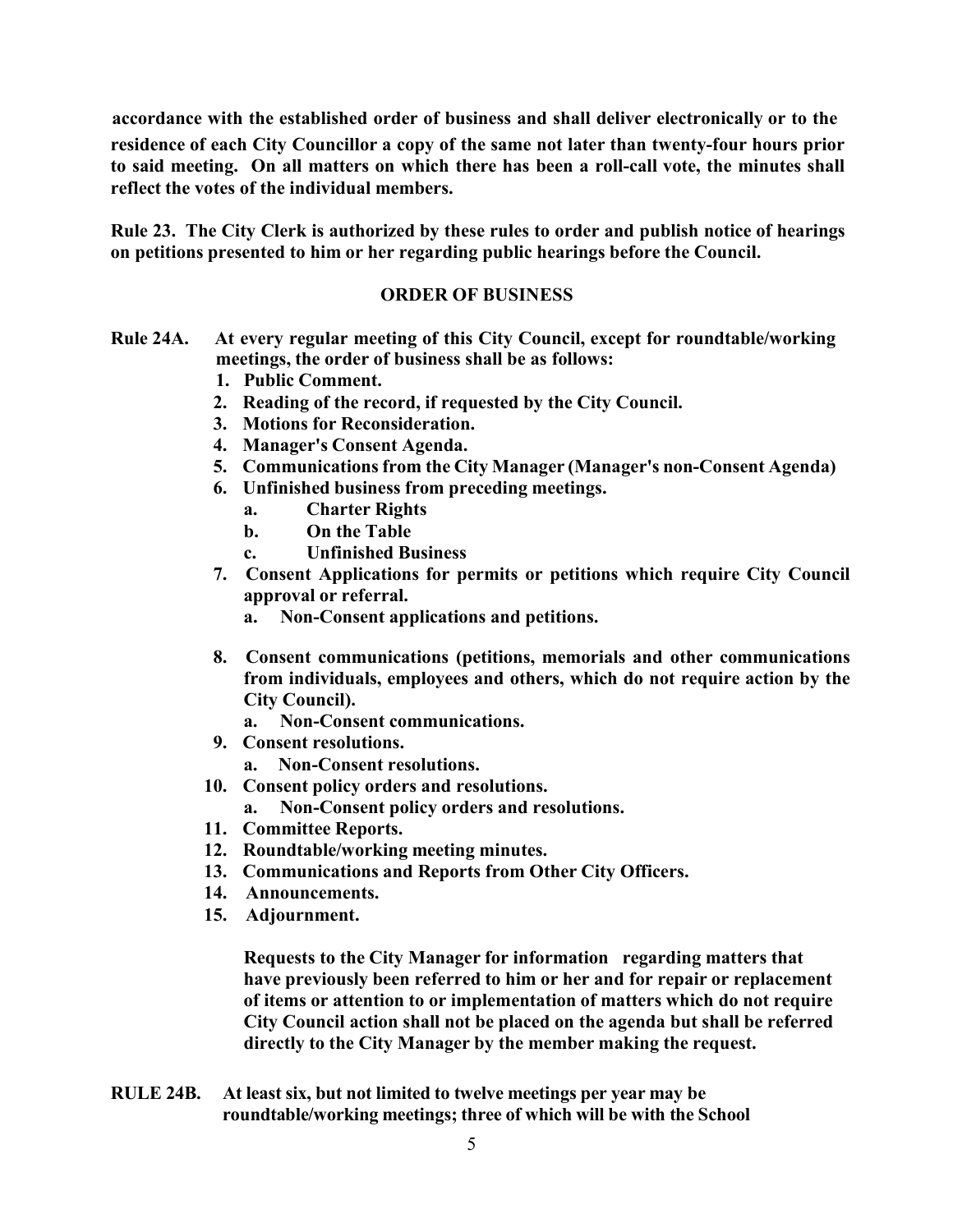**Committee. The date for a particular roundtable/working meeting shall be set by majority vote at a prior regular business meeting or at a special meeting. At a roundtable/working meeting, no votes shall be taken except upon a motion to adjourn. The roundtable/working meeting shall be broadcast on cable television and live streamed. The Mayor shall determine the agenda for the roundtable/working meeting in consultation with the City Manager and other members of the City Council.**

- **RULE 24C. Public Comment.**
	- **1. Regular business meetings**
	- **a. Under the provisions of Chapter 43, Section 98 of the General Laws, Tercentenary Edition, individuals and employees of the city shall have reasonable opportunity to be heard at any meeting of the City Council in regard to any matter considered thereat. Opportunities for individuals and employees of the City to be heard at all regular meetings, except for roundtable/working meetings, shall be provided directly after the reading of the record, if requested by the City Council (submission of the record of the previous meeting). Members of the public may comment upon items in the following categories of business: Motions for reconsideration, City Manager's consent agenda, Unfinished business from preceding meetings, Applications and Petitions requiring approval or referral by the City Council, Consent resolutions, Consent Policy orders and resolutions relating to policy analysis or development, Committee Reports, Roundtable/Working Meeting Minutes, Communications and Reports from Other City Officers. Each speaker shall limit his or her comments to no more than three minutes. In the event there are 20 or more speakers signed up, that the amount of time allocated would be two minutes. Individuals are not permitted to allocate the remainder of their time to other speakers.**
	- **b. Procedure: An individual may signup to speak before the City Council via telephone to the City Council office on Mondays from 9:00 a.m. to 5:00 p.m., or on-line via the City's website, starting at 9:00 a.m. on the Friday before the meeting. On Mondays, between 5:00 p.m. and 6:00 p.m. a computer terminal will be available to the public in the City Council Office for on-line signup. The individual must indicate on the signup sheet which item(s) he or she is planning to address.**
	- **2. Roundtable/working meetings.**

**Public comment shall not take place at roundtable/working meetings of the City Council, where no matter being discussed may be finally considered, in that no votes may be taken. Written comments will be accepted and made part of the record of the roundtable/working meeting. The opportunity for**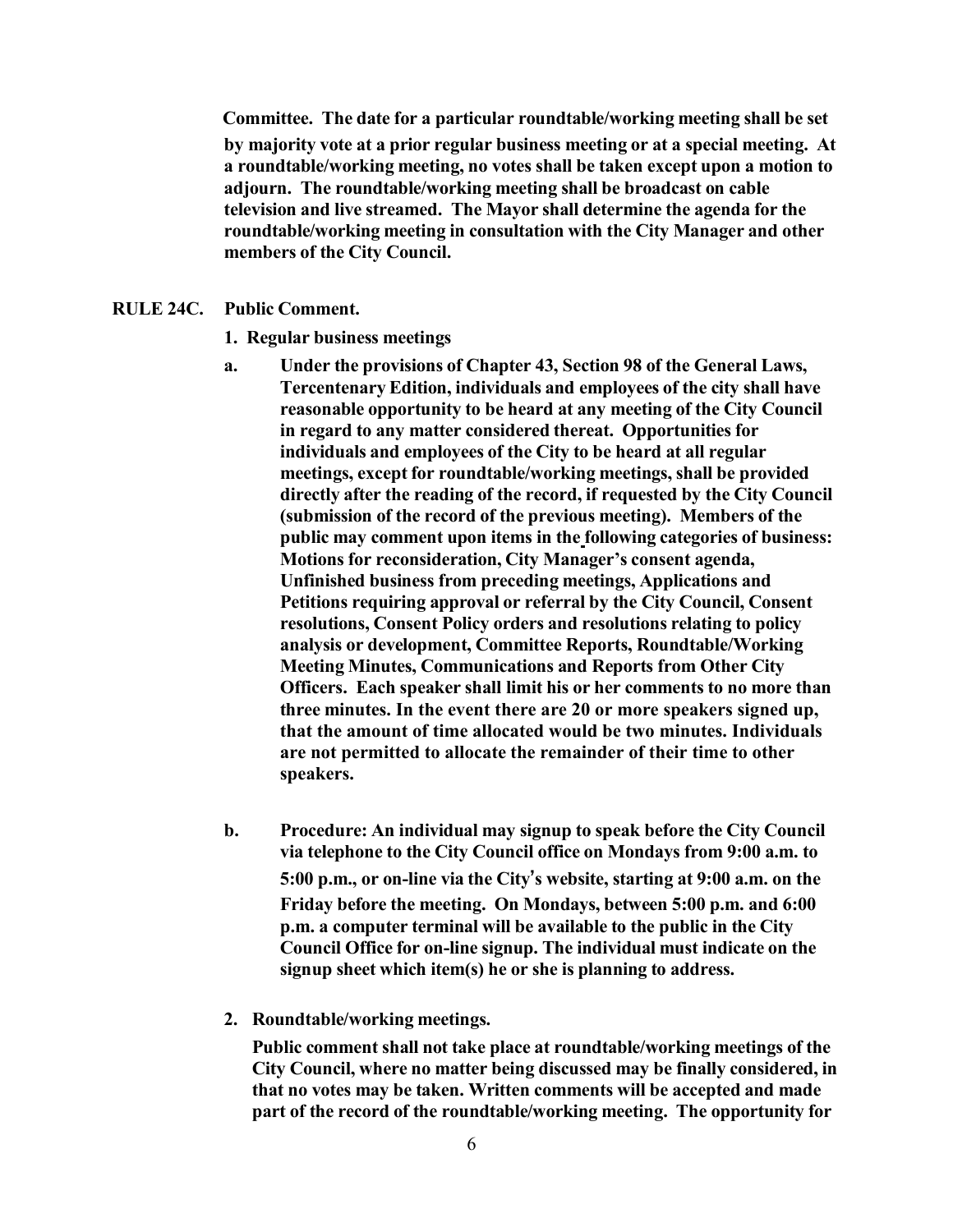**the public to make oral comments on items discussed at roundtable/working meetings shall be at the regular meeting at which the item may be considered for action by the City Council.**

- **Rule 24D. Each consent agenda is voted on in its entirety, with no discussion. By request of a single City Councillor, item(s) may be removed for separate vote. Upon such request, the item will be moved to the appropriate section of the agenda. Placement of items on the City Manager's Consent Agenda shall be determined by the City Manager. Placement of items on the Communications Consent Agenda shall be at the discretion of the City Clerk.**
- **Rule 24E. The City Clerk shall include the written statement of the mission and goals or priorities of the City Council and the City Manager with the materials prepared for the agenda of the City Council for its weekly meeting.**

**Rule 25. The seats of the members of the City Council shall be determined by the City Clerk in consultation with the members; no member shall change his seat but by permission of the Chair.**

## **COMMUNICATIONS AND COMMITTEES**

**Rule 26. All communications, petitions, or resolutions addressed to the City Council, which require action by the City Council at its meeting shall be filed with the City Clerk. The City Clerk shall place all new communications on the agenda for the next regular City Council meeting. Upon receipt of a communication that is a substantially unchanged copy of a previously submitted communication, the City Clerk shall not place the communication on the agenda and shall transmit said communication to the Mayor. Any communication, petition, or resolution that does not meet the agenda deadline specified in Rule Twenty-One shall be held over for the subsequent City Council agenda unless it is of an emergency nature.**

**Rule 27. The Mayor shall appoint the standing committees of the City Council. The Mayor shall appoint a chair for each committee and may at his or her discretion appoint co-chairs for the committees that consist of at least five members. In the absence of the chair and cochair of the committee the most senior member in length of service or if more than one have so served then the member senior in both age and length of service who is present shall chair. The City Clerk or his or her designee shall staff each committee and where deemed appropriate, the chair may request additional staff help through the City Manager.**

**Each committee shall meet regularly to review matters referred to it by the City Council or to take up other matters within its domain. To the extent possible, matters of policy shall be referred to the appropriate committee, so that careful study and consideration can be given to the subject matter. Where appropriate, the committee shall work with other committees of the City Council to assure the coordination of related aspects within the purview of those committees. The committee shall make policy and other recommendations to the City Council as a whole for discussion, consideration and adoption. The committee may monitor implementation of City Council policies related to the subject matter within its purview as authorized by the City Council. If so authorized by the City Council, the committee may**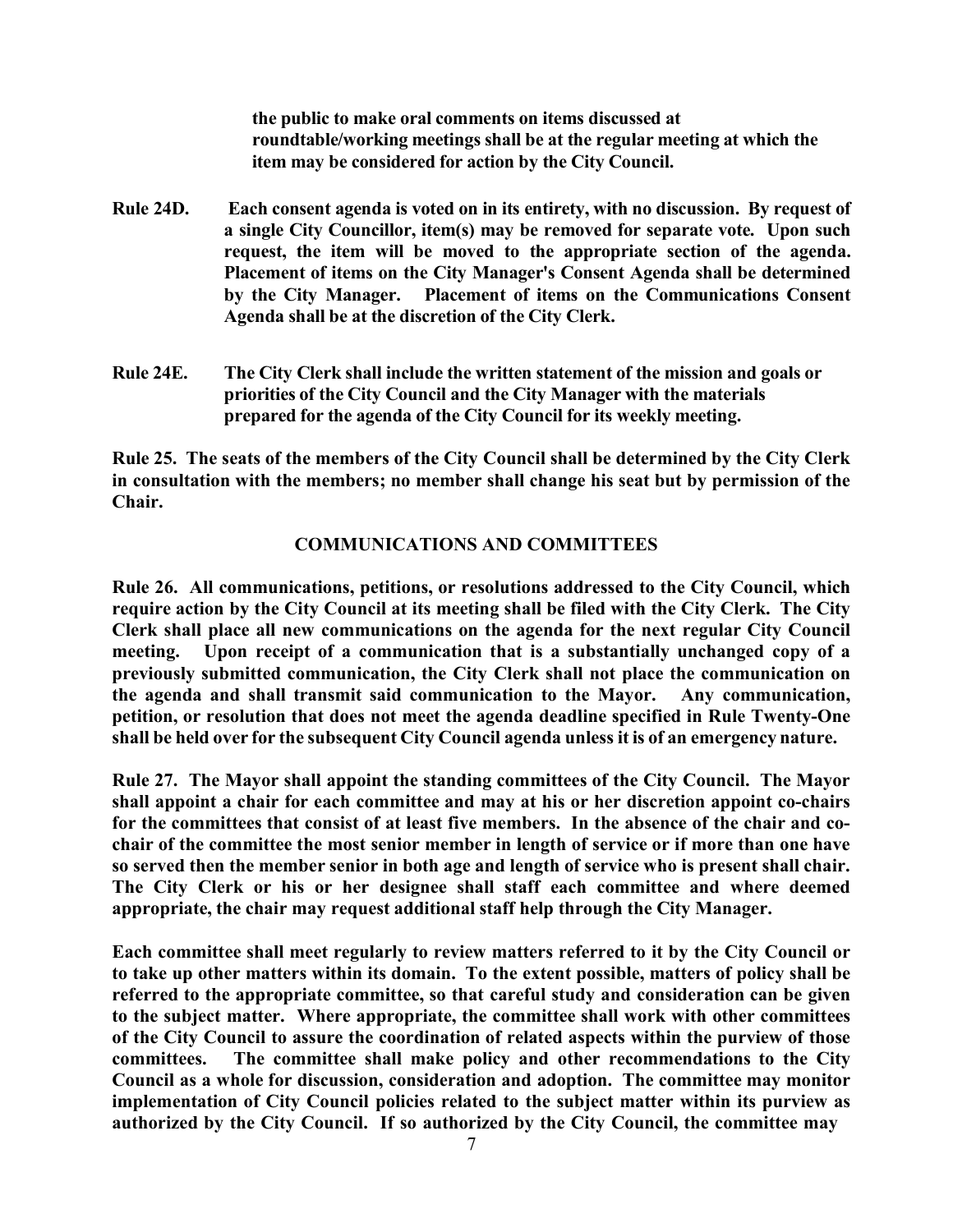**represent policy interests related to its subject matter at committees of the General Court of Massachusetts.**

**It is the goal of the City Council to involve individuals actively in the work of city government through these committees. All committees shall work with community and neighborhood groups and committees on issues that relate to these groups' mandates and interests. The committee staff shall keep lists of interested parties and shall keep individuals informed of the meetings and deliberations of the committees.**

**The standing committees of the City Council shall be as follows:**

**ORDINANCE COMMITTEE – A committee of the whole consisting of the Mayor and eight City Councillors – the quorum shall be five members.**

## **Purposes**

- **To consider the merit of any ordinance presented to the City Council and to consider the form and legality thereof;**
- **To consider all legal matters for which no other provision is made; and**
- **To represent general interests of the city before committees of the General Court when so authorized by a vote of the City Council.**

**FINANCE COMMITTEE – A committee of the whole consisting of the mayor and eight City Councillors – the quorum shall be five members.**

# **Purposes**

- **To consider all matters relating to the financial interests of the city, including the city budget, sources of city revenue, appropriations and loans, and city bonding capacity;**
- **To work with the City Manager and other officers of the city for the financial benefit the city; and**
- **To work with groups and committees that might be formed from time to time to consider the financial health of the city.**

# **GOVERNMENT OPERATIONS, RULES AND CLAIMS COMMITTEE - A committee of five City Councillors – the quorum shall be three members.**

# **Purposes**

- **To consider matters relating to the effective delivery of city services, the functions and operation of city government and city departments; and to consider the rules of the City Council and its committees and to recommend amendments and changes thereto;**
- **To consider matters relating to the hiring and evaluation of employees who report to the City Council;**
- **To consider claims that have been filed against the city.**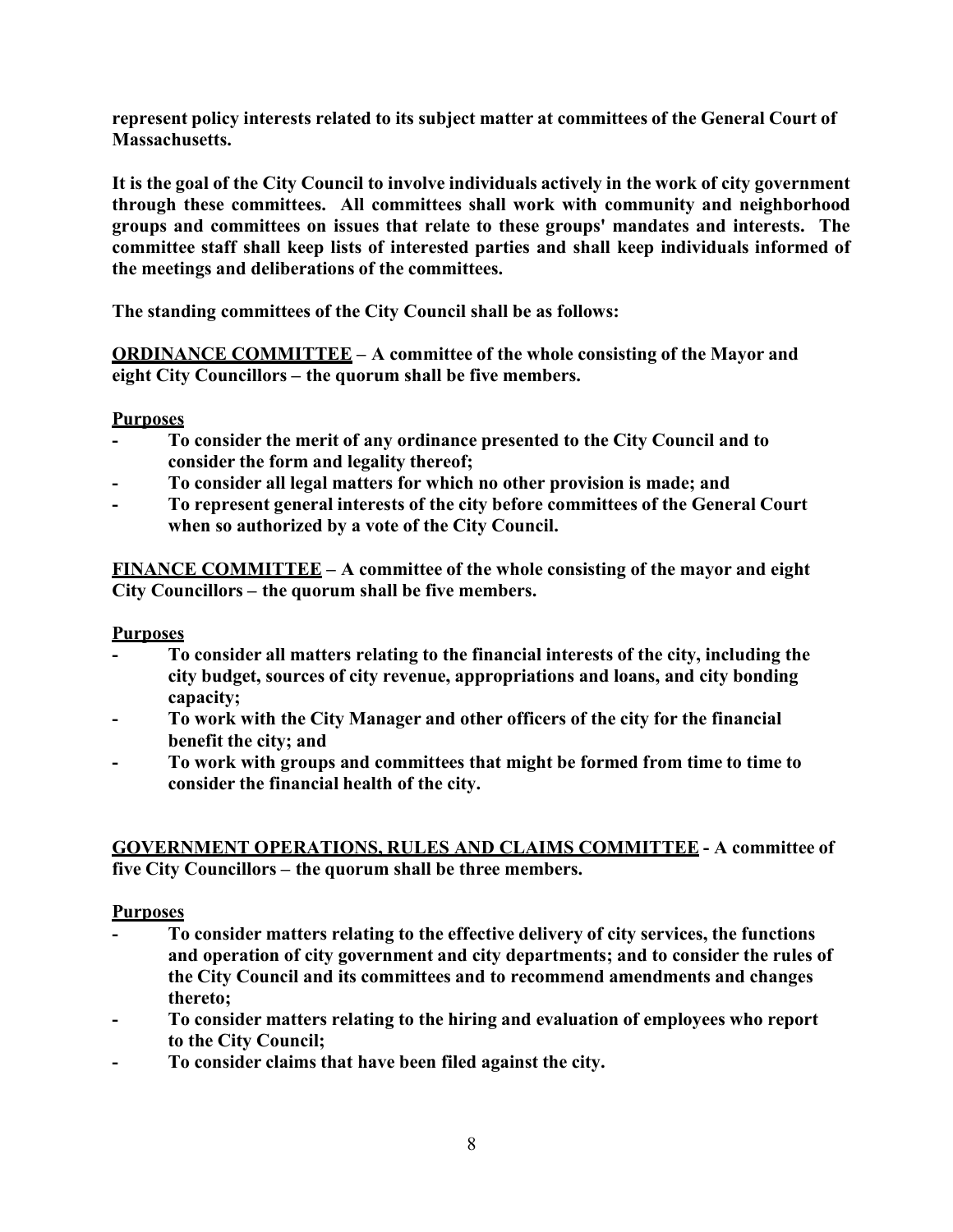# **ECONOMIC DEVELOPMENT AND UNIVERSITY RELATIONS COMMITTEE**

**– A committee of five City Councillors – the quorum shall be three members.**

# **Purposes**

- **To consider all issues regarding the relationship between the city, educational institutions, and other partners within the city, to develop policies and programs that will enhance economic development in the city and expand employment opportunities for Cambridge residents;**
- **To develop policies that will facilitate the regular and timely exchange of information between institutions, partners in the community, and the city administration and City Council, and monitor implementation;**
- **To review and evaluate agreements between the city and institutions for payments made by institutions in lieu of property taxes, develop policies to ensure that the agreements are fair and equitable, and monitor implementation;**
- **To monitor and improve existing employment programs.**

**HOUSING COMMITTEE - A committee of five City Councillors – the quorum shall be three members.**

# **Purposes**

- **To develop policies for the maintenance and development of housing, with an emphasis on the needs of low income and working people;**
- **To coordinate with city and other agencies as necessary toward this goal;**
- **To monitor implementation.**

**CIVIC UNITY COMMITTEE - A committee of five City Councillors – the quorum shall be three members.**

# **Purposes**

- **To promote civic unity**
- **To consider matters relating to the civil rights, human rights, race and class relations, and other aspects of civic unity in the City of Cambridge;**
- **To work with city and other agencies that deal with these issues;**
- **To respond to incidents or concerns that are brought to the attention of the City Council relating to civil and human rights, race and class relations and other aspects of civic unity and to bring in the appropriate agencies, departments or legal services to assist in responding to such incidents; and**
- **To develop needed policies and legislation in this area.**

**HEALTH AND ENVIRONMENT COMMITTEE - A committee of five City Councillors – the quorum shall be three members.**

# **Purposes**

**- To consider and monitor matters relating to the health of the people of Cambridge and to improve city policies relating to health programs;**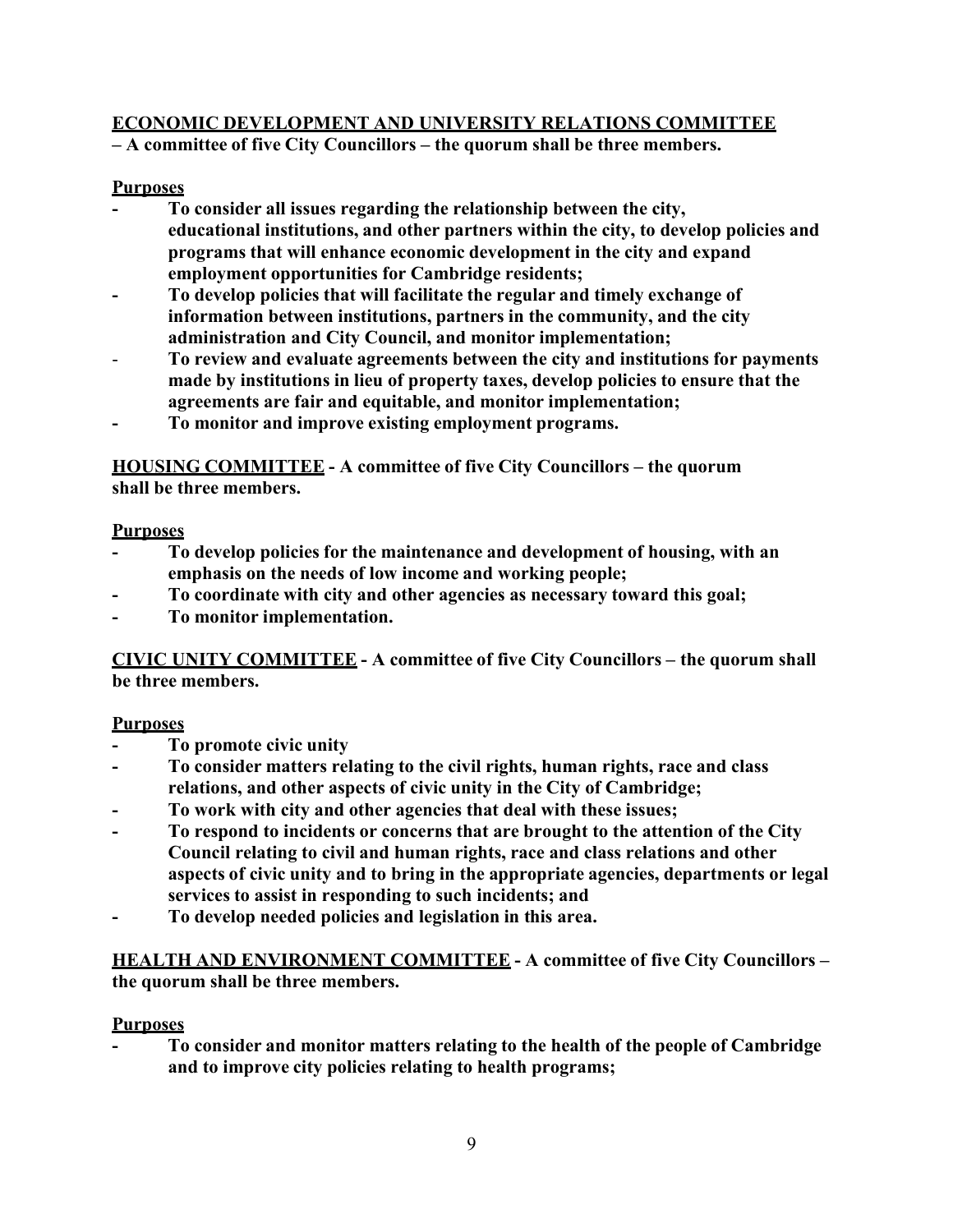**- To consider matters relating to the physical environment of the city including without limitation issues relating to air and water quality, solid and hazardous waste, climate change, visual quality and the environmental impact of development and the sustainability of our physical environment.**

**HUMAN SERVICES COMMITTEE AND VETERANS' COMMITTEE - A committee of five City Councillors – the quorum shall be three members.**

# **Purposes**

- **To develop and support policies assuring a broad human service delivery system to be provided by the city, other levels of government, and non-profit and private agencies for children, youth, families, single adults and seniors of all backgrounds;**
- **To study policies, overall planning, and the delivery of human services to Cambridge people;**
- **To make recommendations to the City Council to improve the scope and quality of these services and to locate new sources of funding;**
- **To consider all matters affecting veteran services and benefits of the City.**

# **NEIGHBORHOOD AND LONG TERM PLANNING, PUBLIC FACILITIES, ART AND CELEBRATIONS COMMITTEE - A committee of five City Councillors – the quorum shall be three members.**

# **Purposes**

- **To enhance the quality of life in Cambridge as it relates to the livability of neighborhoods, public art and art projects, and public celebrations;**
- **To consider all matters relating to land use planning, sustainability, open space, public facilities and public buildings, industrial and commercial development, especially as they relate to linkage and neighborhood protection, and other longrange planning;**
- **To consider matters related to the appearance of squares and neighborhoods of the city and their upkeep, and public planting.**

**PUBLIC SAFETY - A committee of five City Councillors – the quorum shall be three members.**

# **Purposes**

- **To consider all matter affecting the public safety of Cambridge; and**
- **To review matters relating to the performance, organization, and effectiveness of the police and fire departments, Public Works Department, the Inspectional Services Department as it relates to public safety issues, and the Police Review Board.**

**TRANSPORTATION AND PUBLIC UTILITIES COMMITTEE - A committee of five City Councillors – the quorum shall be three members.**

# **Purposes**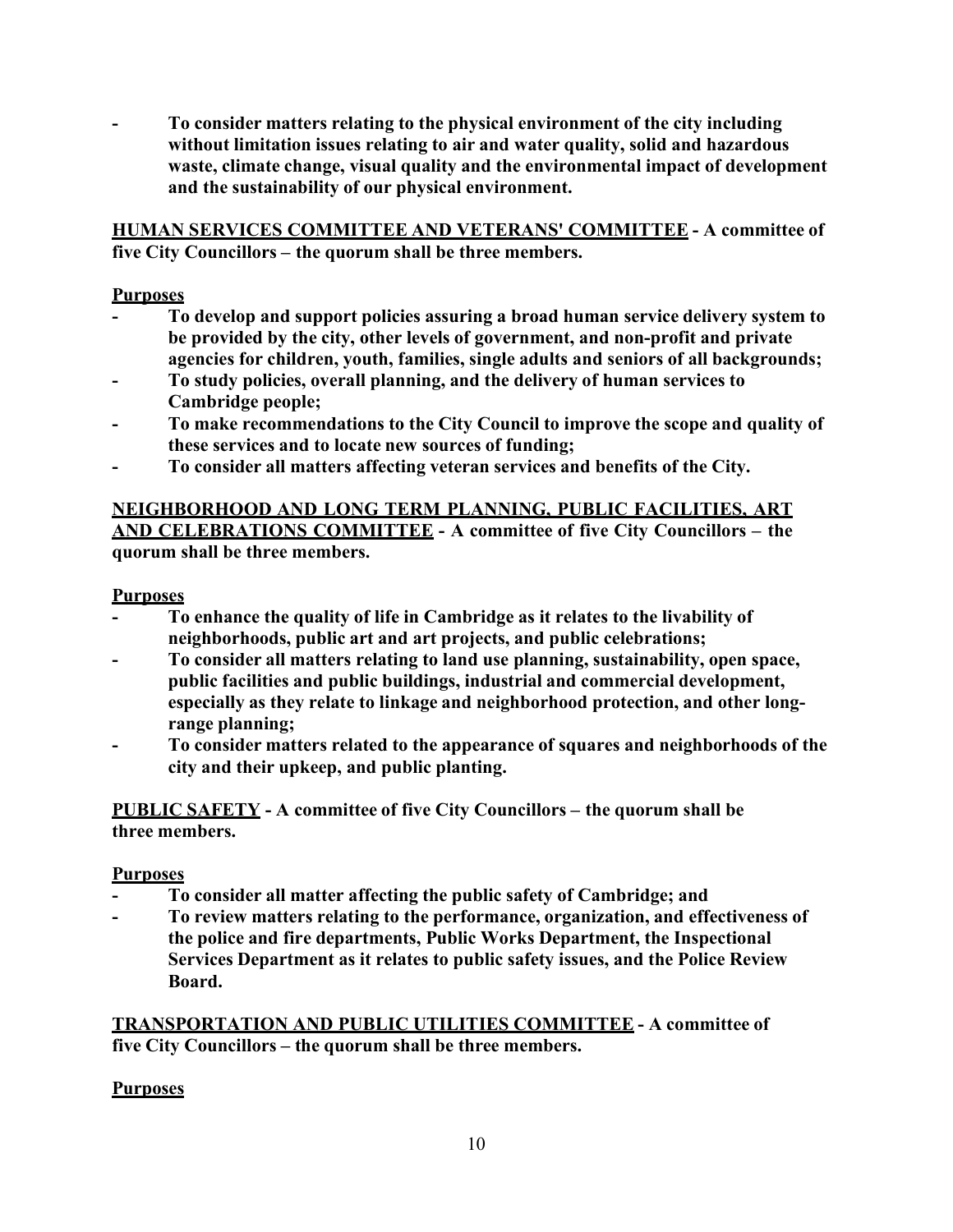- **To consider and recommend to the City Council policies on matters affecting transportation, traffic and parking;**
- **To monitor transportation proposals and services of all kinds which affect Cambridge;**
- **To develop policies which promote a multi-model and environmentally friendly traffic and transportation program which will balance the needs of residents and employees at a minimal cost to the environment.**
- **To consider issues relating to utilities and telecommunications, and consumer protection issues related therein.**

**Rule 28. Every committee of the City Council to which any subject may be referred shall report on the subject within a reasonable time from the time of referral. Any committee report that has not been signed by the chair of the committee within seven days after submission of the committee report by the City Clerk will be placed on the City Council agenda unsigned. In the case that the chair of any committee shall fail for thirty (30) days from the time any subject has been referred to it to call a hearing of the committee, a quorum of the committee may call a hearing of said committee. Notice of all committee hearings must be given at least forty-eight (48) hours before the time of the hearing.**

**Rule 29. Minutes shall be kept of all committee proceedings. All minutes, reports, and papers shall be submitted to the City Council by the City Clerk or his or her designee. Recommendations of each committee shall be made to the City Council for consideration and adoption.**

**Rule 30. The Councillor first named thereto shall be the chair of any committee of which he or she is a member, and in case of his or her resignation or inability to serve, another member of the committee shall be named by the Mayor.**

## **MEMBERS LOBBY**

**Rule 31. No person will be admitted within the rail in the Sullivan Chamber or in Members' Lobby connected with said chamber at any meeting of the City Council except upon permission of the chair.**

## **HEARINGS**

**Rule 32A. Public hearings may be requested for matters of public interest or of legislative requirement. Public hearings may be held during regular business meetings of the City Council. The City Council shall refer such requests to a committee of the City Council. If the City Council deems it advisable, it may direct that the hearing be televised.**

**Rule 32B. The time devoted to public hearings shall not be more than two (2) hours at any one sitting. Any hearing not completed within the specified time may be continued to another meeting.**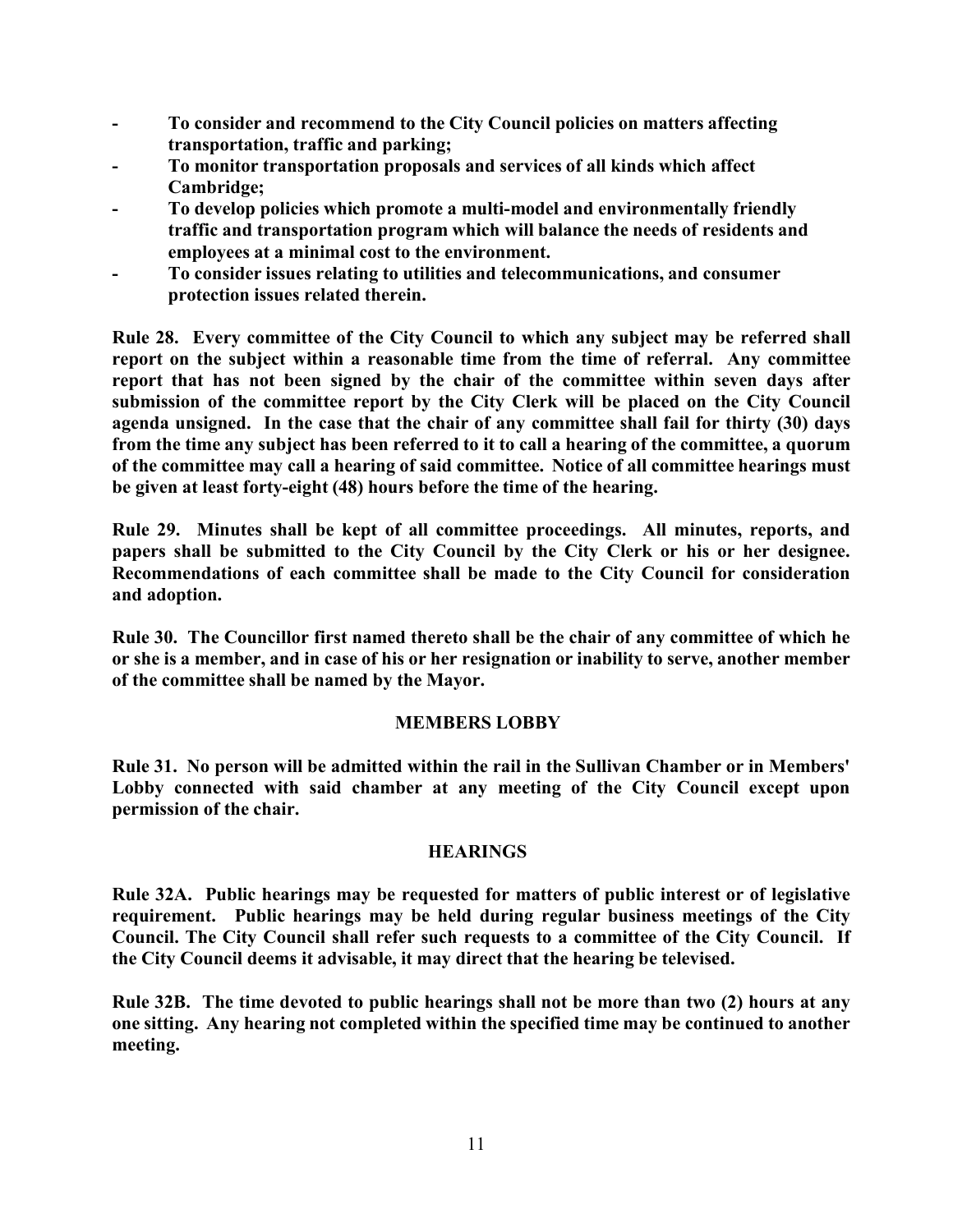**Any individual appearing before the City Council at a public hearing and claiming to represent another as agent or otherwise in the matter of being heard shall file with the City Council a written authorization signed by the individual, organization or corporation whose interests such individual represents.**

**There shall be a three (3) to five (5) minute time limit for each speaker or, at the discretion of the chair where because the number of speakers or other circumstances would cause difficulty in completing the agenda for the hearing for each speaker to express her or his views on the matter being heard by the City Council. Speakers will be required to address themselves solely to the issue which is before the City Council for discussion and shall not engage in personal or rude remarks.**

**In all hearings before the City Council, the case of the petitioner shall be submitted first, except in matters affecting acceptance of highways or taking by right of eminent domain.**

**Rule 32C. The Housing Committee will hold a public hearing to review the City Manager's appointments to the Cambridge Housing Authority prior to the City Council confirmation on the appointments.**

**The Neighborhood and Long Term Planning, Public Facilities, Arts and Celebration Committee, or other suitable committee, will hold a public hearing to review the City Manager's appointments to the Cambridge Redevelopment Authority prior to the City Council confirmation of the appointments.**

# **ORDINANCES AND ORDERS**

**Rule 33. All by-laws passed by the City Council shall be termed ordinances, and the enacting style shall be "Be it ordained by the City Council of the City of Cambridge." In all votes by which the City Council expresses anything by order or command the form of expression shall by "Ordered," and in all votes by which the City Council expresses opinions, principles, facts or purposes, the form shall be "Resolved."**

**Rule 34. The City Clerk shall determine the newspaper of the city in which shall be published any loan order or any ordinance and said publication shall be made in each newspaper in regular order, beginning with the oldest publication.**

**Rule 35. Every ordinance and every order, resolution or vote shall after its passage remain in the possession of the City Clerk for thirty-six (36) hours after the day of the meeting for the purpose of giving any Councillor among those whose votes prevailed an opportunity to file notice of his or her intention to move reconsideration.**

## **AMENDMENT AND SUSPENSION**

**Rule 36A. Any of the foregoing rules with the exception of Rule 20 may be suspended at any meeting by a two-thirds yea and nay vote of the entire membership of the City Council, provided that suspension of the rules to take up an item of business out of order may be moved only one time per**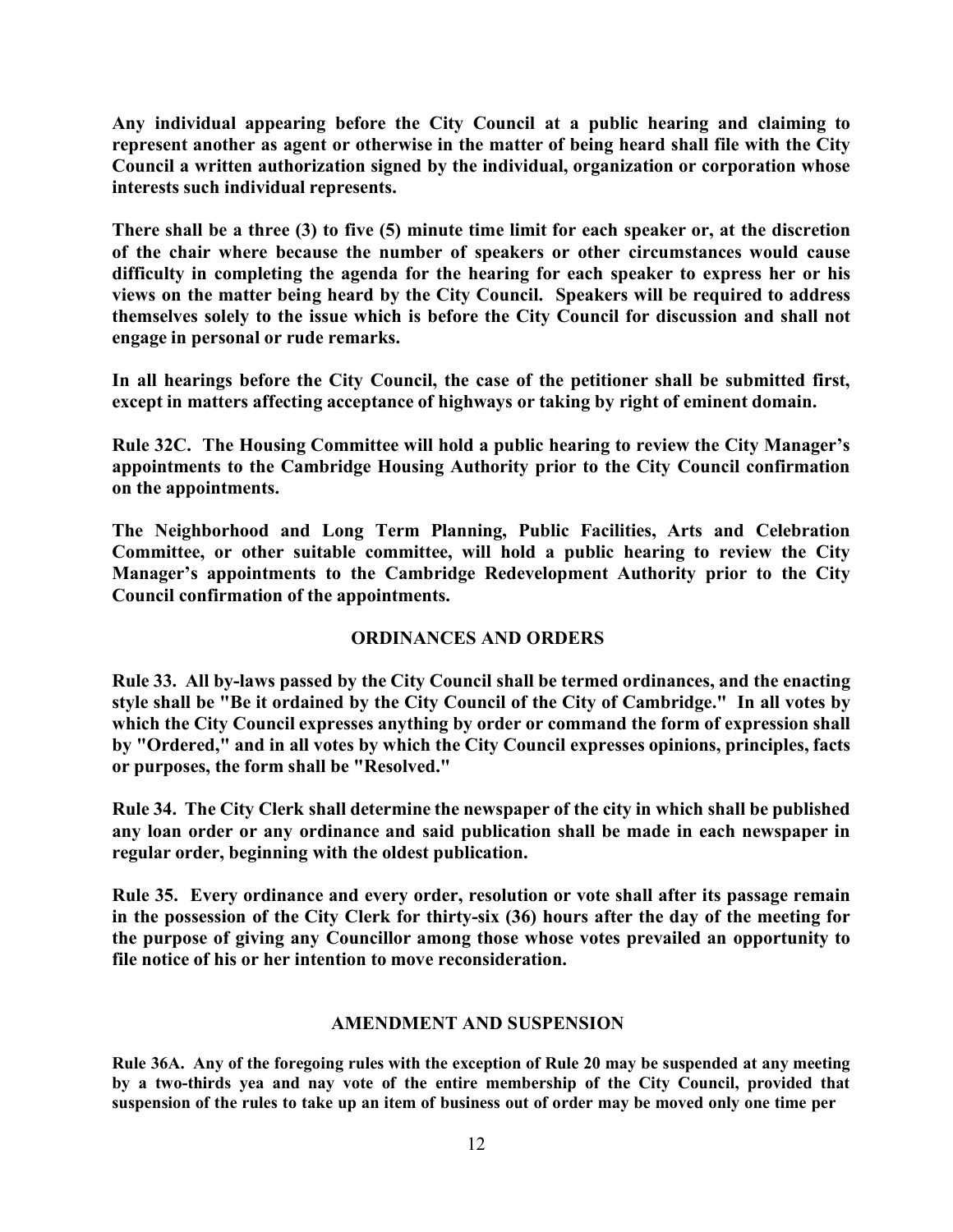**meeting by each member. This limitation does not apply to motions to suspend the rules to move reconsideration hoping the same does not prevail. No suspension of the rules shall be required to allow consideration of ceremonial resolutions (which appear on the agenda as Resolutions) filed after the meeting agenda is closed or before resolutions are voted on at the meeting. A roll call vote for suspension of the rules to consider late policy orders shall be required to allow consideration of policy orders at the end of the regular business meeting, after the regular order of business has been concluded. Late policy orders shall only be considered in an emergency or if action is required before the next regular meeting.**

**Rule 36B. No amendments or additions to the rules may be enacted until at least seven days have elapsed from the date of the submission of the proposed changes or additions and require a majority vote of the entire membership of the City Council.**

#### **ROBERTS' RULES OF ORDER**

**Rule 37. The City Council shall be governed by "Roberts' Rules of Order" in all questions of parliamentary practice not provided for by these rules.**

#### **RULES OF COURTESY**

**Rule 38.**

**1. No one shall delay or interrupt the proceedings, or refuse to obey the orders of the presiding officer.**

**2. All persons shall refrain from any private conversation, which would interfere with the proper conduct of the meeting or hearing.**

**3. No food or beverages of any kind except water is permitted in the public section of the Sullivan Chamber.**

**4. Signs, posters and placards must remain outside the Sullivan Chamber.**

**5. People are admitted to the Sullivan Chamber up to the fire safety capacity of the room which includes the balcony. Overflow crowds may listen to the proceedings on loud speakers and television provided in the hallway.**

**6. All persons shall confine their remarks to the question under debate and avoid personalities. The following will not be tolerated: uttering fighting words, slander, speeches invasive of the privacy of individuals, unreasonably loud or repetitive speech, and/or speech so disruptive of City Council proceedings that the legislative process is substantially interrupted. Any person engaging in behavior that disrupts the proceedings such that the legislative process is substantially interrupted will be warned once by the chair that if his or her disruptive behavior continues he or she will be requested to withdraw from the meeting, and if the behavior continues, the speaker will be asked to withdraw from the meeting. If the speaker does not withdraw from the meeting as requested by the chair, the chair may authorize a constable or other officer to remove the person from the meeting.**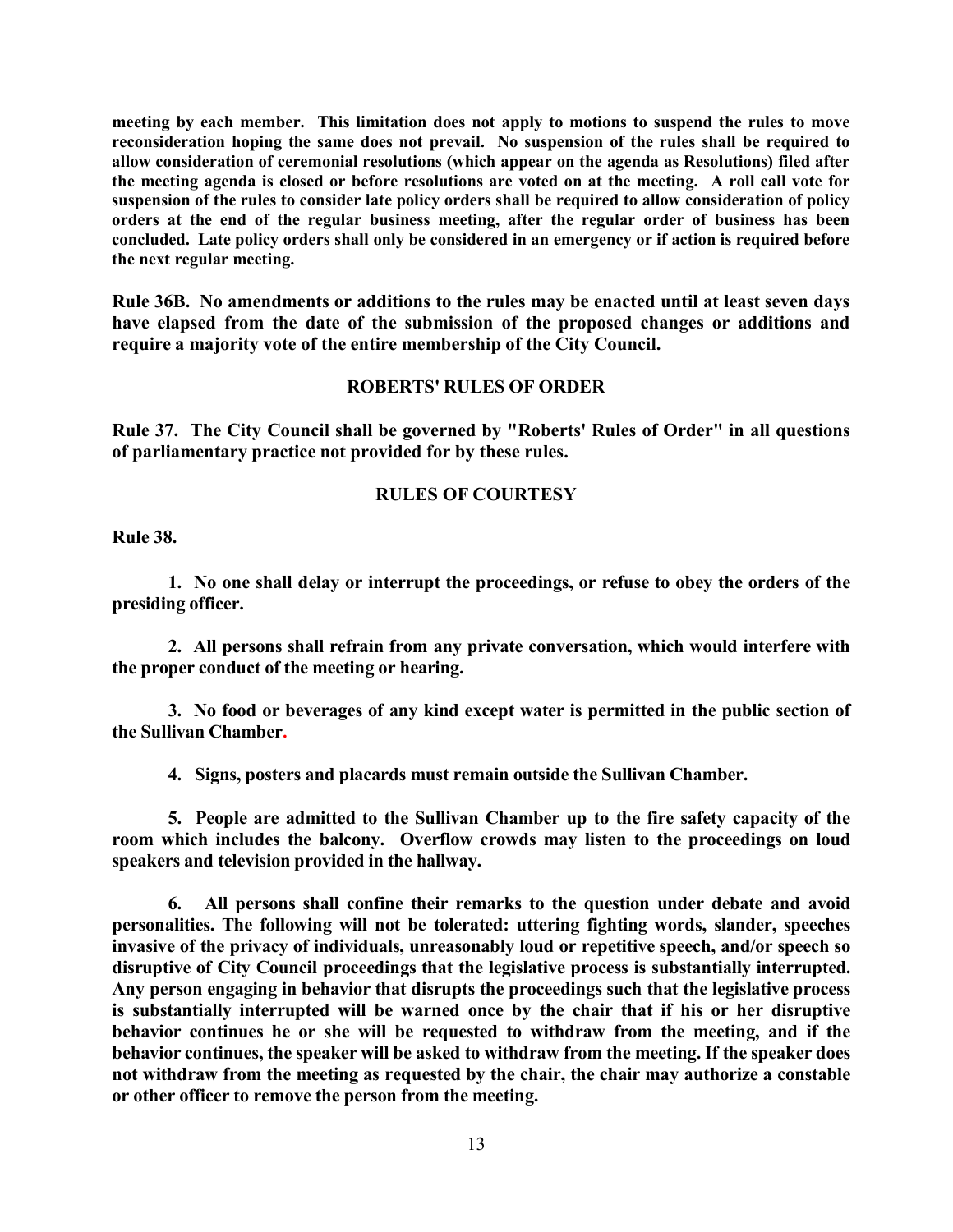**7. All rules of decorum and conduct for comment established by these rules shall be applicable to all individuals attending a meeting or hearing.**

**8. Every person addressing the City Council shall speak into the microphone and shall state the person's name and address in an audible tone of voice for the record. All remarks shall be addressed to the City Council as a body through the chair, and not to any individual member thereof.**

**9. While in the Sullivan Chamber, all persons with cell phones, pagers or other devices emitting audible signals shall either set the device to a non-audible signal mode or turn off the device.**

## **RULES OF TRAVEL**

**Rule 39. The City Council's travel and incidental expenses thereto shall be approved by five members of the City Council through the budget process. All individual expenses will be substantiated by receipts and requests for payments will be approved by the City Auditor prior to reimbursement. The City Auditor shall be required to keep copies of Travel Expense Reports for all City Council travel expenditures reimbursed by the City and make the same available on request to all interested persons. The City Council may adopt a Travel Policy consistent with this rule to specify acceptable travel arrangements and limitations on reimbursable expenses.** *(RULE 39 AMENDED SEPTEMBER 8, 2014 – TRAVEL POLICY IS APPENDED TO THE RULES)*

> **Cambridge City Council Travel Policy as Amended ADOPTED SEPTEMBER 8, 2014 AMENDED JANUARY 29, 2018**

#### 1. *Introduction*

The City Council recognizes the value of travel for purposes clearly related to the overall improvement of the City and travel for the purpose of assisting the individual City Councillor in performing his or her official duties. City Council travel should be as economical as possible.

#### 2. *City Council Travel Budget*

The City Council will set a total amount for annual travel expenses, based on the amount it considers reasonable for each member to expend each year for travel which relates to city business. The Executive Assistant to the City Council shall keep individual travel budgets for each City Councillor, to which an equal allocation of the total travel budget shall be made.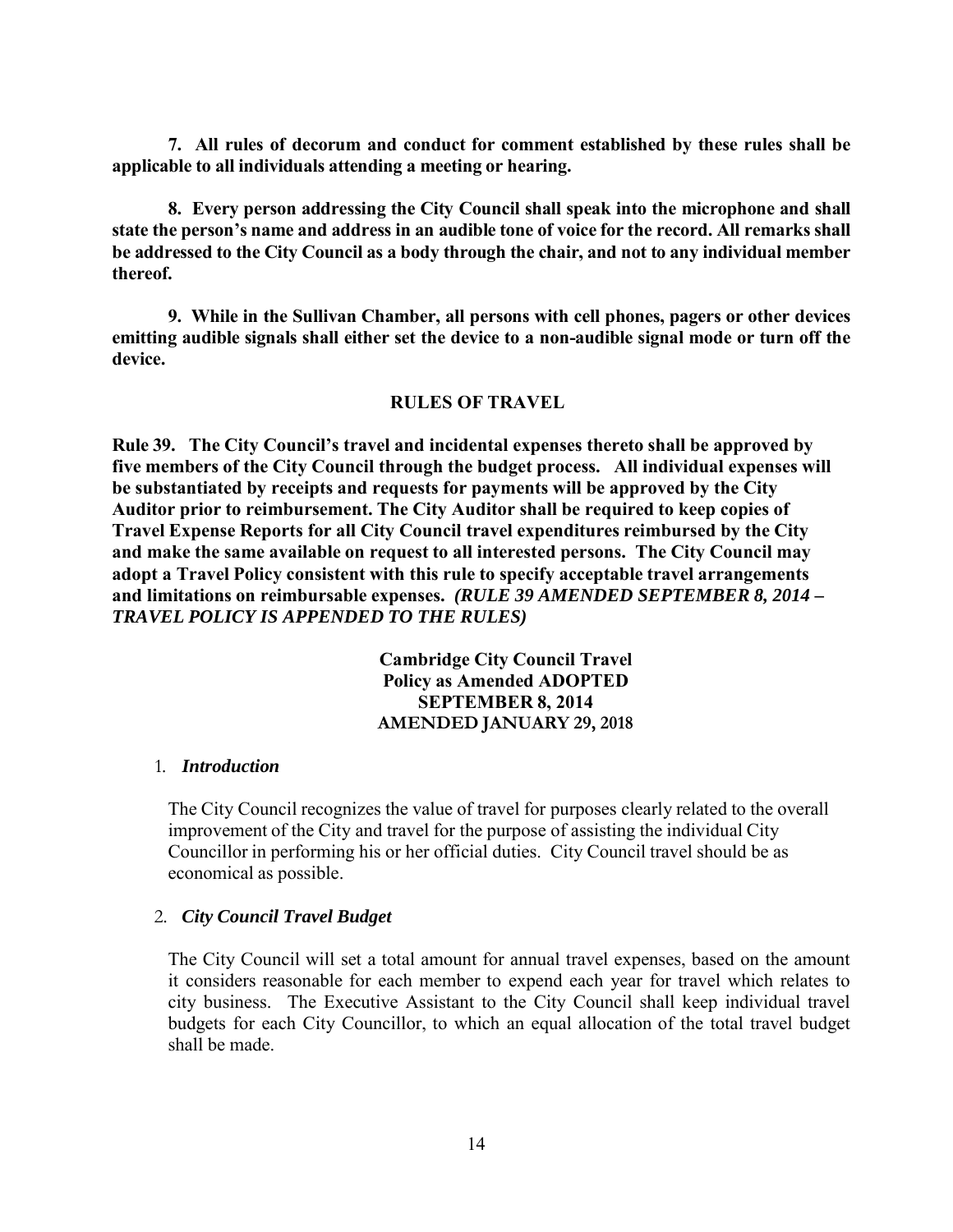- 1. Travel plans for which the individual City Councillor expects reimbursement up to the amount budgeted for an individual Councillor do not require pre-approval by the City Council.
- 2. A member of the City Council who anticipates utilizing more than the total annual amount budgeted for his or her travel must request approval from the City Council for funding for additional travel relating to the member's duties or official capacity as a City Councillor. Said request shall be made by submission of a proposed order for the City Council's consideration and vote at a regular business meeting.
- 3. The Mayor's travel budget is approved separately, and mayoral expenses are not included in the City Council travel budget. In all other respects, the travel policy applies to the entire City Council, including the Mayor.

## 3. *Travel Arrangements*

All arrangements for air travel, lodging and rental cars will be made by the Executive Assistant to the City Council and the Assistant to the Mayor, and not by individual City Councillors, except in unusual or unforeseen circumstance, or where the individual City Councillor is able to make a less expensive travel arrangement. Sound business practices should be followed at all times.

Councillors should provide as much advance notice of travel requirements as possible to enable the staff to obtain advantageous rates for airfares, conference registration and lodging.

Travel arrangements should be made by government or convention rates whenever possible. Care should be taken to make cost effective arrangements, such as utilizing super-saver rates. The City will pay only for standard hotel rooms, standard or "coach" A (no premium or First Class) airfare and midsize rental cars. The City will not pay for flight insurance. All additional costs caused by family members or other persons traveling with the City Council member will be the obligation of the City Councillor.

Economical travel is favored. If by extending travel through Saturday, airfare savings exceed additional hotel, meals, car rental and other expenses, then such an extension is allowed.

## 4. *Travel Expense Reimbursement*

All payments to City Councillor for their City Council travel expenses shall be by reimbursement. No expenses will be reimbursed without proper documentation and an expense report. City Councillors shall utilize the City of Cambridge Travel Expense Report required by the City Manager for all City Employee travel.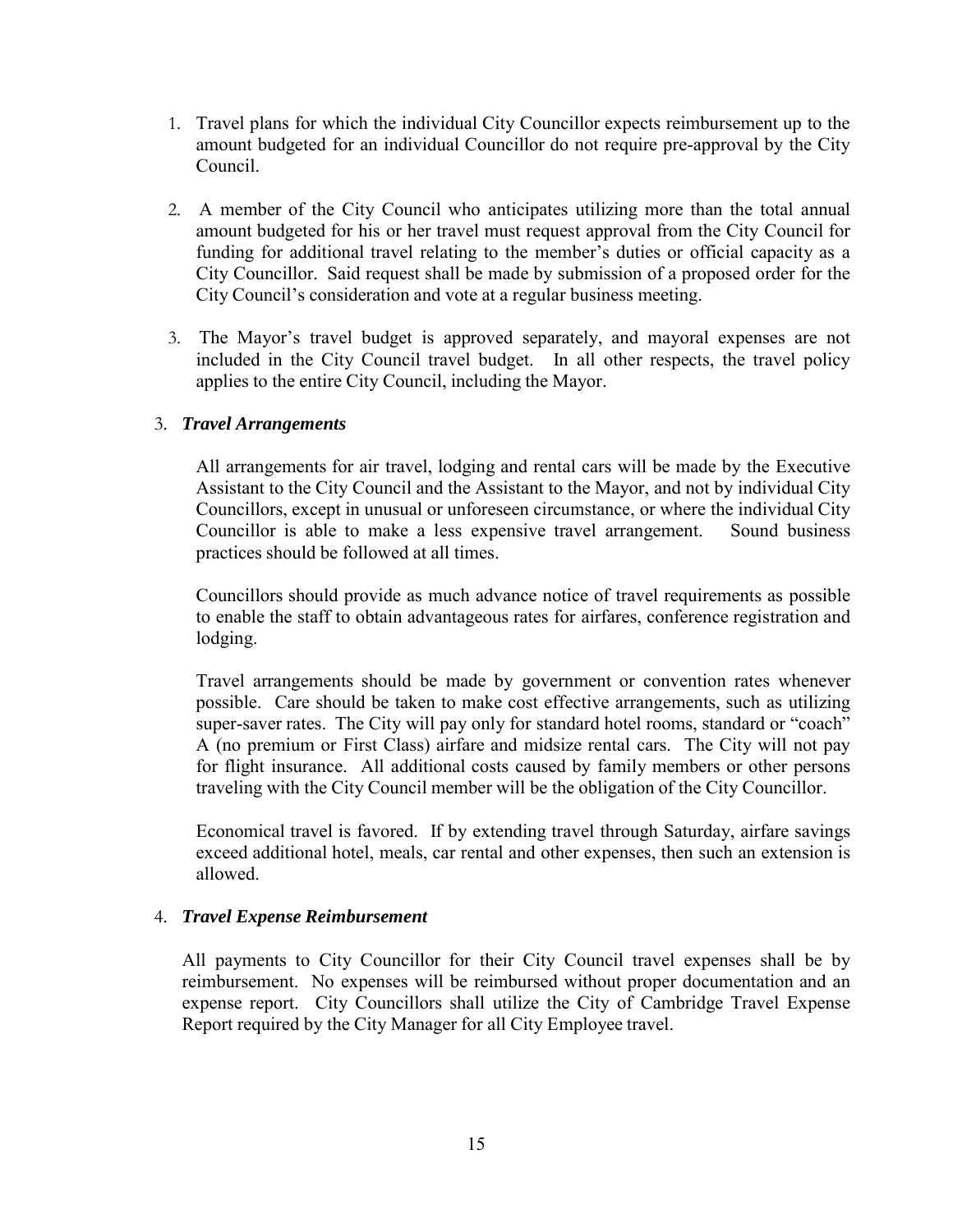Proper documentation must include itemized receipts, except for the food category when an alternative reimbursement allowance is requested. The expense report must clearly state the purpose of the travel. Allowance amounts are as follows:

## *Transportation: Air or Rail*

Standard or economy fare.

Related ground travel: Actual cost of trips between home – airport/train station, airport/train station – lodging and returns.

## *Transportation: Personal Automobile*

Travel by personal automobile will be reimbursed per mile up to 450 miles one way at the City's per mile reimbursement rate in effect at the time of the trip. The City will also reimburse toll expenses upon production of the relevant receipts. The City will only reimburse one day's worth of per diem expenses for each leg of a trip except in cases of extraordinary and unforeseen events such as extreme weather that cause an unexpected delay in travel.

## *Lodging*

Standard single occupancy. If travel is part of a convention, choose either the convention hotels or alternative hotels with rates within the range of the convention hotels. If not part of a convention, choose by informal quote procedure. Short-term rental, internet and access fees are allowable.

## *Food*

Actual expenses based on detailed and reasonable itemized receipts for each City Councillor or \$100.00 per diem without itemized receipts**.** The City will not pay for alcohol. Where bill includes reimbursable food expenses and non-reimbursable alcohol expenses, the receipt should clearly identify what portion of the bill is reimbursable.

#### *Ground Transportation Taxis and Ride Hail Services*

Reimbursement will be for actual expenses. Taxi and ride hail service receipts must be properly completed and signed by the individual City Councillor.

## *Rental Automobiles*

Reimbursement for non-luxury midsize automobiles. Any upgrades must be paid by the individual City Councillors.

## *Miscellaneous Business Expenses*

This category includes tips, telephone calls, parking, etc. Any individual expense over \$15 must be documented.

The auditor shall reject or adjust any receipts that he or she deems excessive or not properly documented.